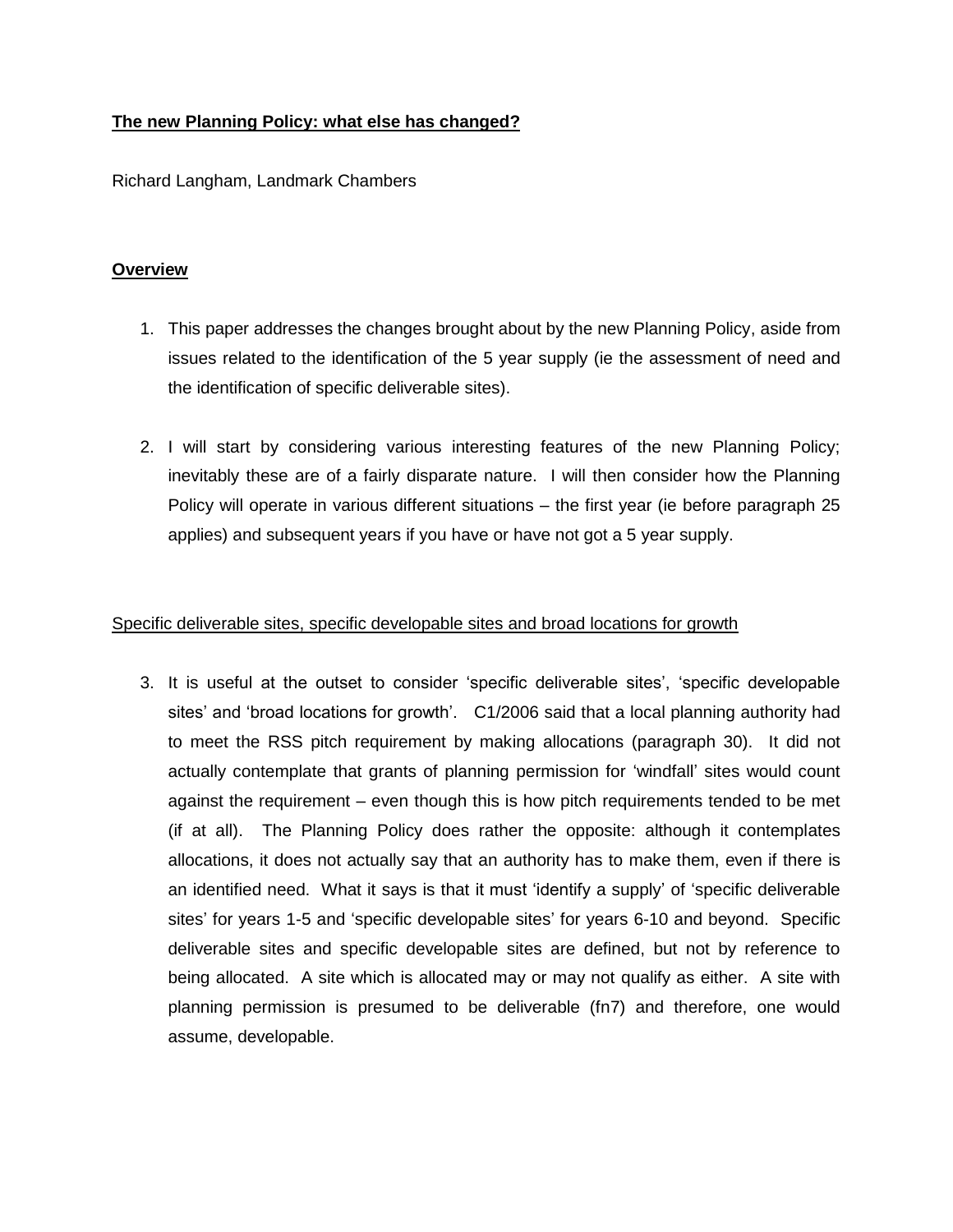- 4. Both assume identified pieces of land. But as an alternative to specific developable sites an authority can have 'broad locations for growth'. There has never been anything like this in gypsy policy before and I think there are quite a few unanswered questions here. It is a feature of general housing policy (NPPF paragraph 47 and 157). Is an authority supposed to make allocations here? One might think so, but allocations would require another adopted DPD. Maybe the idea is that the authority is just more relaxed about granting planning permission in such areas. After all, provided that it has granted enough planning permissions at any particular time, it will probably have its 5 year supply of specific deliverable sites. Identifying a broad location for growth and then hoping that landowners will make applications might be an attractive alternative to making allocations.
- 5. One can readily understand a broad location for growth for significant housing development. I have tried to imagine how a broad location for growth of gypsy sites would be defined. The area between 2 settlements? The west of the district? The area beyond the Green Belt? Apart from cases where some locations within a district have a heavy concentration of gypsy sites and others none, and the others are identified as the broad locations for growth, I would have thought that it would be fairly difficult to justify picking areas of this kind. The only comparable policies I have come across are ones saying that the authority will look favourably on extensions to existing sites or sites (usually transit sites) along a particular road corridor: these do not involve very broad locations.
- 6. There is a final point to make about the difference with C1/2006. Sites which are specific deliverable/developable sites because they have planning permission may obviously be privately owned. I doubt whether much privately owned land ever was or will be allocated. Indeed one of the mysteries of C1/2006 was how the allocations it focussed on were actually going to produce places where gypsies could live – unless the land was publicly owned. (The matter was never really tested because so few allocations were actually made.) The assumption in C1/2006 was, frankly, that authorities would be using their own land to meet the RSS pitch requirement. Indeed paragraph 35, on how local planning authorities could identify specific sites and make land available, more or less said as much. It may be that the Government's expectation has changed.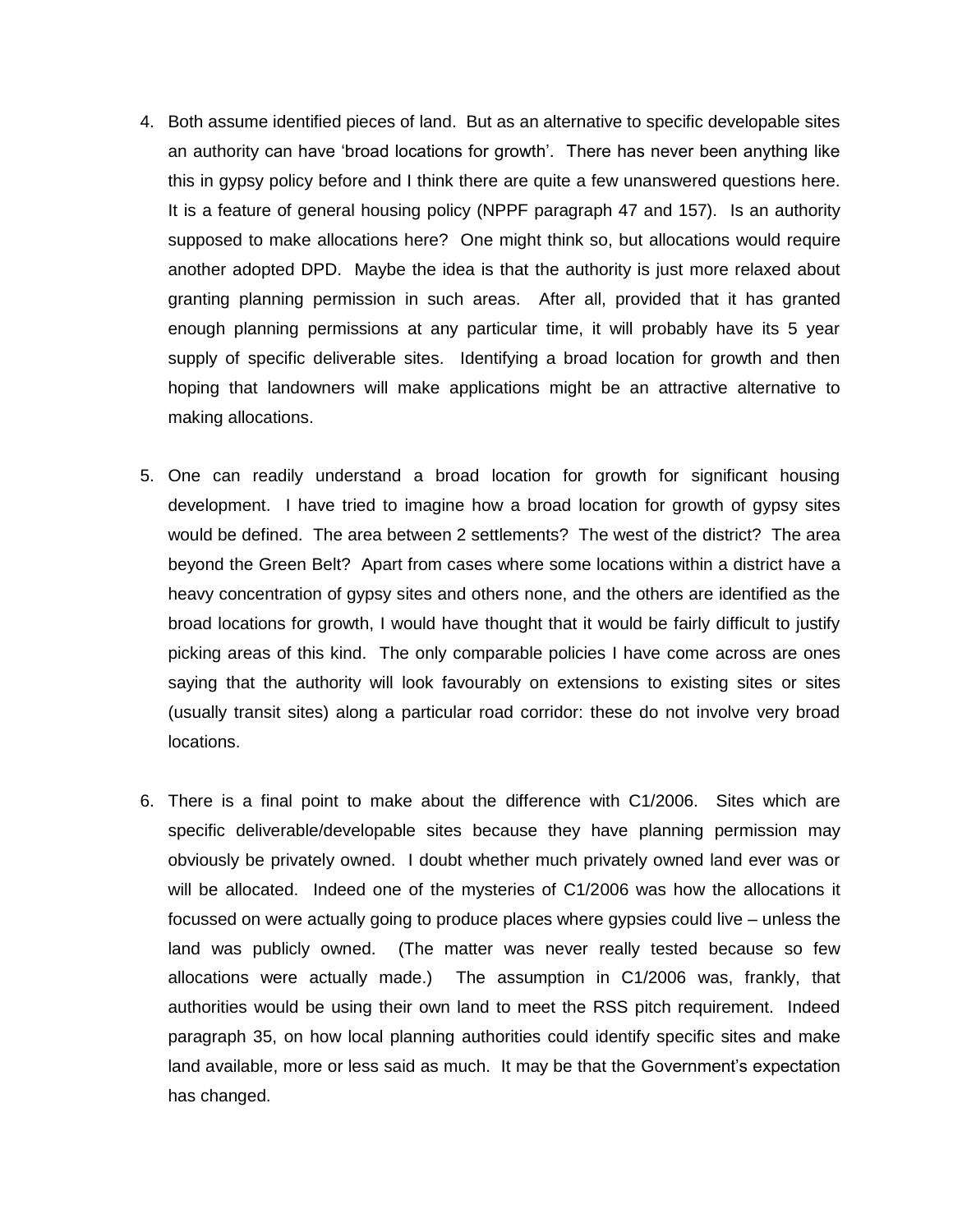## A criteria based policy

- 7. A local planning authority must have a criteria based policy to guide allocations and to deal with what are no longer called 'windfall' sites.
- 8. The prohibition on certain criteria in Annex C of C1/2006 has gone. The criteria will obviously have to be consistent with what the Planning Policy says about the Green Belt, the open countryside etc.

# Green Belt

- 9. We all know that the Government declared that it wanted to apply the Green Belt policy more strictly to gypsy sites – the Introduction to the draft PPS made the point that 60% of gypsy appeals in the Green Belt were successful as against 19% of minor housing appeals (paragraph 3.15). This was one of the reasons why C1/2006 was seen as being unfair. The only actual change is the removal of 'normally' from 'traveller sites … are inappropriate development'. The suggestion in the Introduction that this change would achieve anything was completely disingenuous – gypsy sites are permitted in the Green Belt not because they are abnormally regarded as appropriate development but because Inspectors consider that very special circumstances are shown.
- 10. But I think that we can expect a change. I think that it is significant that protecting the Green Belt from inappropriate development is now one of the aims of the Planning Policy (see paragraph 4). The NPPF says that 'substantial weight' should be given to 'any' harm to the Green Belt - and it accepts that there will always be harm in principle. I think that a hierarchy of adjectives of heaviness is beginning to emerge - I suppose this is one of the benefits of the new comprehensive approach to formulating national policy. 'Substantial' is at the top, above 'significant' (note adverse impacts 'significantly and demonstrably' outweighing benefits in the presumption in favour of sustainable development; 'significant material consideration' in paragraph 25). Where a 5 year supply exists, I do not think that a windfall site in the Green Belt should have much prospect of success. The real issue will be the attitude towards temporary planning permissions in the Green Belt where there is no 5 year supply.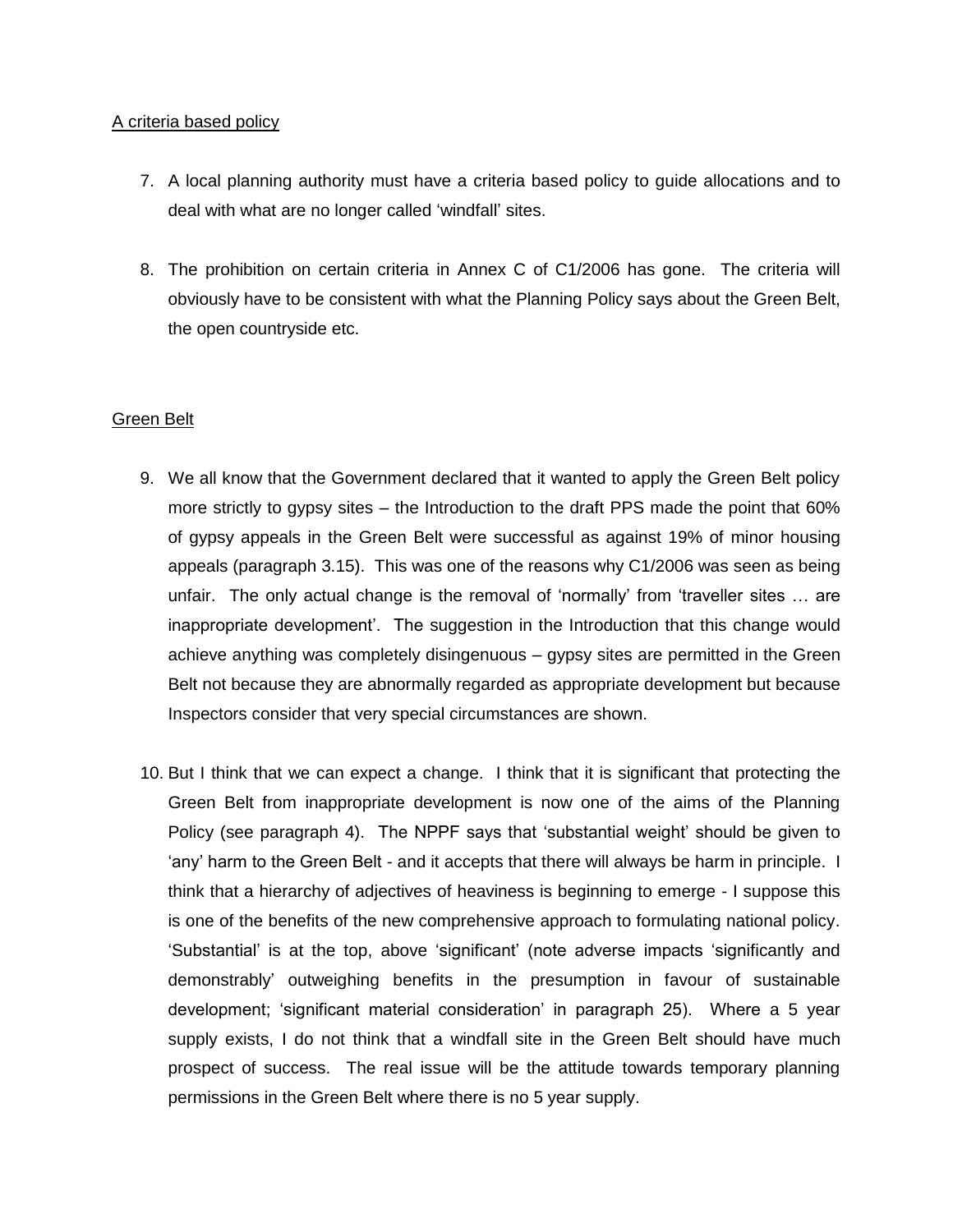## AONB and local landscape designations

- 11. There is nothing in the Planning Policy about protecting these from gypsy sites. But the NPPF makes it clear that 'great' weight should be given to conserving the landscape of AONBs (paragraph 115). Where does 'great' fall in the hierarchy?
- 12. Also I think that, once again, authorities can have local landscape designations (109 enhance 'valued landscapes', 113 – in the context of landscape areas can have 'locally designated sites', 157 – local plans should 'identify land where development would be inappropriate for instance because of its environmental ... significance'; 'contain a clear strategy for enhancing the natural ... environment'). Paragraph 53 of C1/2006 said that local landscape designations should not be used to refuse planning permission for gypsy sites.

# Open countryside

- 13. 'Local planning authorities should strictly limit new traveller site development in the open countryside that is [i] away from settlements or [ii] outside areas allocated in the development plan' (paragraph 23).
- 14. I don't think much of the drafting of this. The 'or' must mean 'and'. [i] and [ii] are not alternatives.
- 15. If we are talking about countryside away from settlements I do not think that 'open' adds anything.
- 16. What about 'outside areas allocated in the development plan'? If it simply means allocated sites, you might think that [ii] is hardly worth saying. Actually I think that this may be a roundabout way of saying that a local planning authority should not feel constrained about making *allocations* in remote open countryside: what it should not do is grant planning permission for windfall sites in such locations. Paragraph 23 is in the section headed 'decision-taking', not the section headed 'plan-making'. But if this is right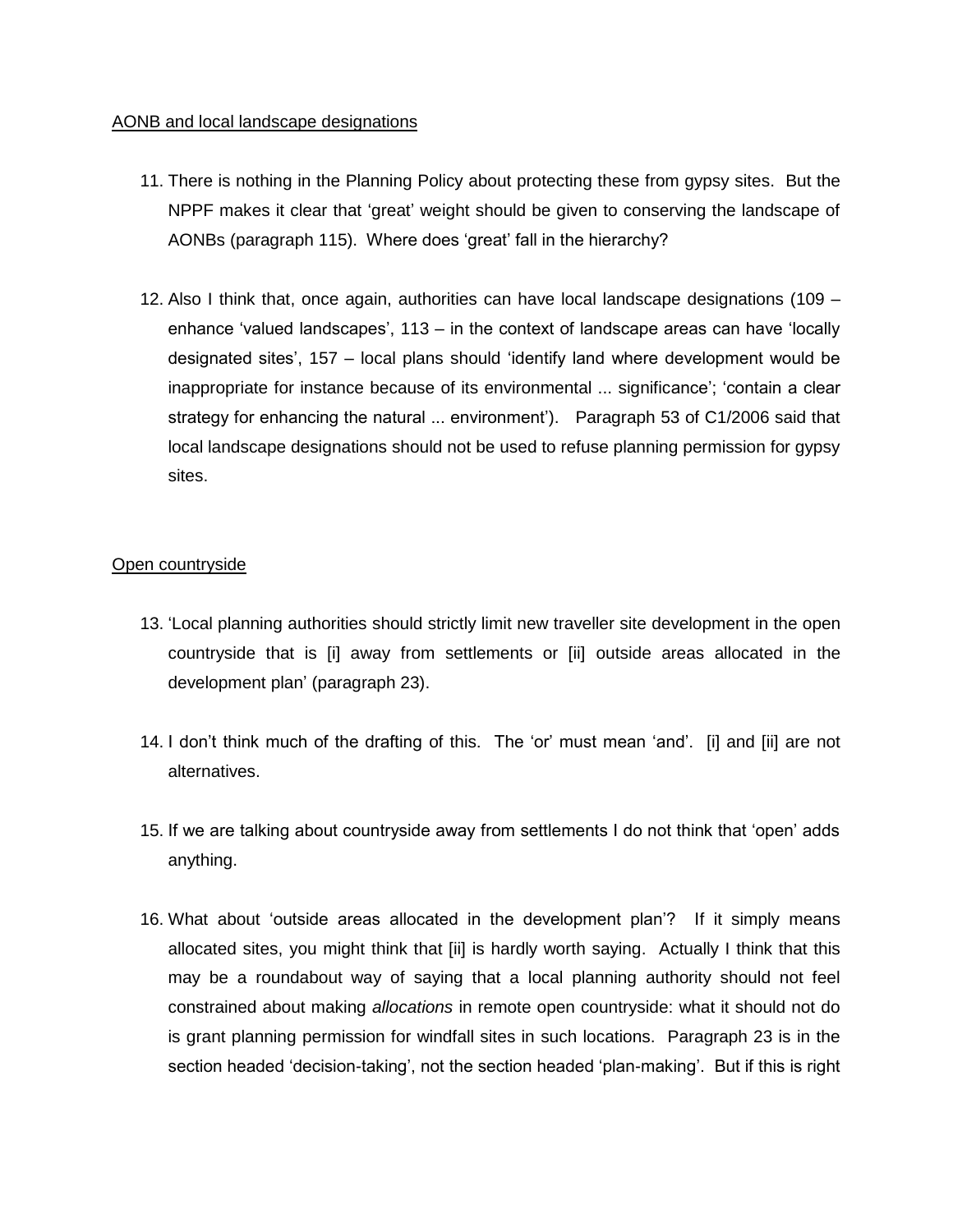it is rather odd: an authority is free to allocate land in the open countryside for gypsy sites but must strictly limit the grant of windfall applications there.

- 17. Does it cover the broad locations for growth? Presumably most of these will be in the countryside. These are not allocated, but it would make sense not to apply paragraph 23 here. Will a broad location have a precise boundary?
- 18. Nevertheless I think that paragraph 23 could be one of the most important changes effected by the Planning Policy. C1/2006 said that gypsy sites were in principle acceptable in rural areas (paragraph 54) and in Annex C one of the banned criteria was that site should not encroach into the countryside. It seems to me that paragraph 23 is saying the opposite. I suppose that 'strictly limit' contemplates a few permissions – but we all know that *most* windfall applications relate to sites in the open countryside away from settlements.

#### Is there a preference for previously developed land?

19. When considering applications authorities should attach weight to the effective use of brown field or untidy or derelict sites (paragraph 24a). The NPPF says that polices and decisions should 'encourage the effective use of land' by re-using brownfield sites (paragraph 111). I think that this is supposed to signify protection for greenfield sites and therefore ordinary countryside: this is certainly what many lobby groups seem to believe. C1/2006 paragraph 55 said simply that the establishment of a gypsy site on previously developed land could positively enhance the environment: I regard this as a truism of no real significance. I think that there is a change here.

#### **Highways**

20. I have no doubt that paragraph 66 of C1/2006 ('proposals should not be rejected if they would only give rise to modest additional daily vehicle movements and/or the impact on minor roads would not be significant') was designed to discourage highway objections to gypsy applications. This has gone.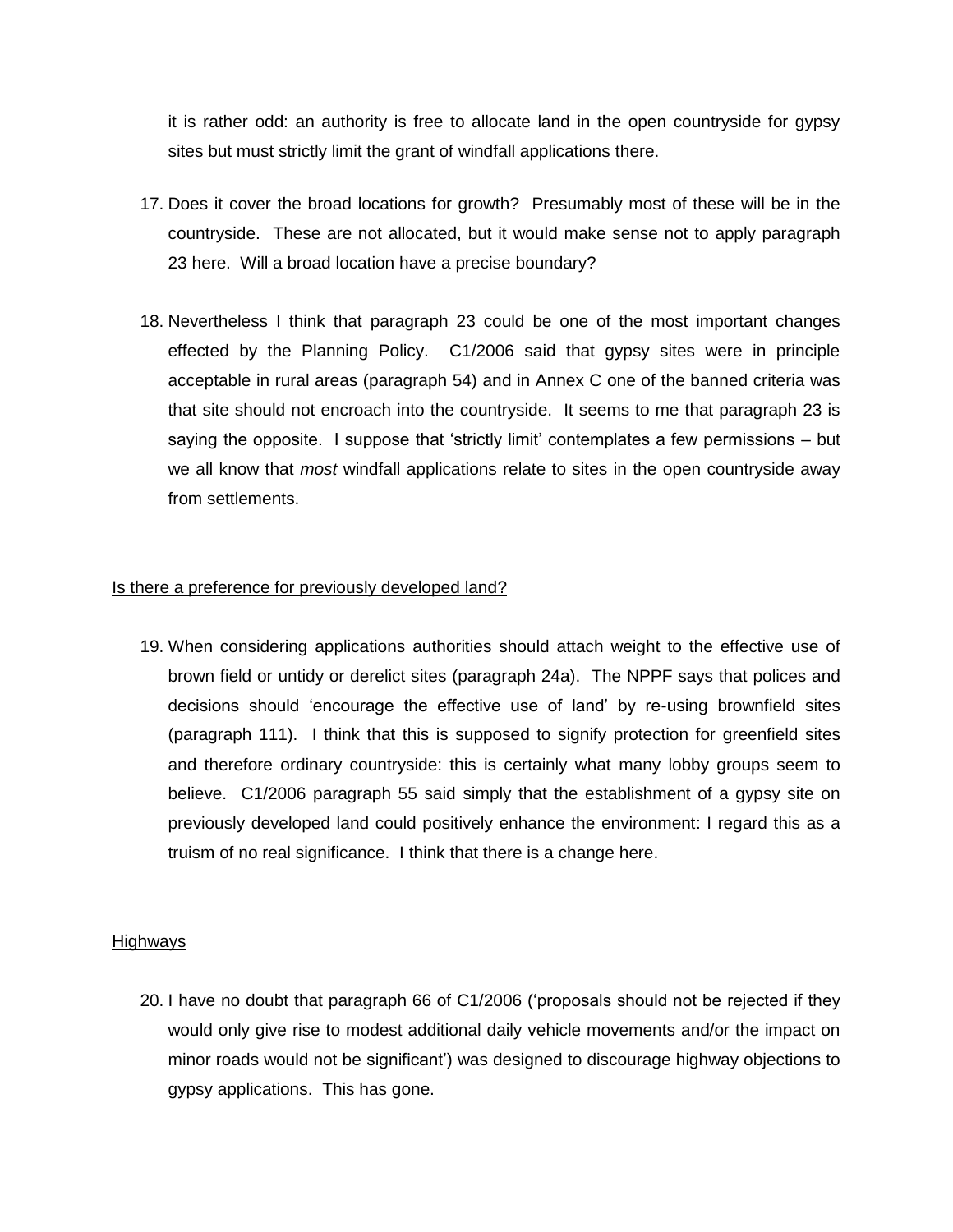21. I now turn to consider how these policies will interact with paragraph 25.

#### **March 2012 – March 2013**

- 22. Paragraph 25 does not apply. In theory authorities can operate their policies according to their terms. Alot of old criteria based policies which talked about not having sites in the Green Belt or the open countryside may suddenly have become fairly up to date.
- 23. The problem is that authorities know that paragraph 25 is coming. If an authority is certain that it will have a 5 year supply (or that it will not need any supply) it can obviously disregard the imminent operation of paragraph 25. But if it knows that it is not going to have a 5 year supply after March 2013, it will know that a particular site is likely to get temporary planning permission thereafter. Suppose that site comes forward before March 2013. It seems obvious to me that the certainty of paragraph 25 taking effect is itself a material consideration, like the prospect of the abolition of RSS in *Cala Homes* no 2. There will come a time fairly soon when it is inevitable that any appeal against a refusal will be heard after March 2013.
- 24. The reality is that paragraph 25 is already casting its shadow. Logically this should mean the grant of all the kinds of temporary planning permission which seem likely after March 2013.

## **Post March 2013 – if there is a 5 year supply**

25. The position is in theory perfectly straightforward. The authority applies its criteria based policy to any applications which happen to be made. There is no general unmet need to be taken into account because this has been assessed and the first 5 years' worth is being met. The personal needs of the applicant will be a consideration, but (in theory) the authority may be able to say that alternative sites are available to him – ie one of the specific deliverable sites.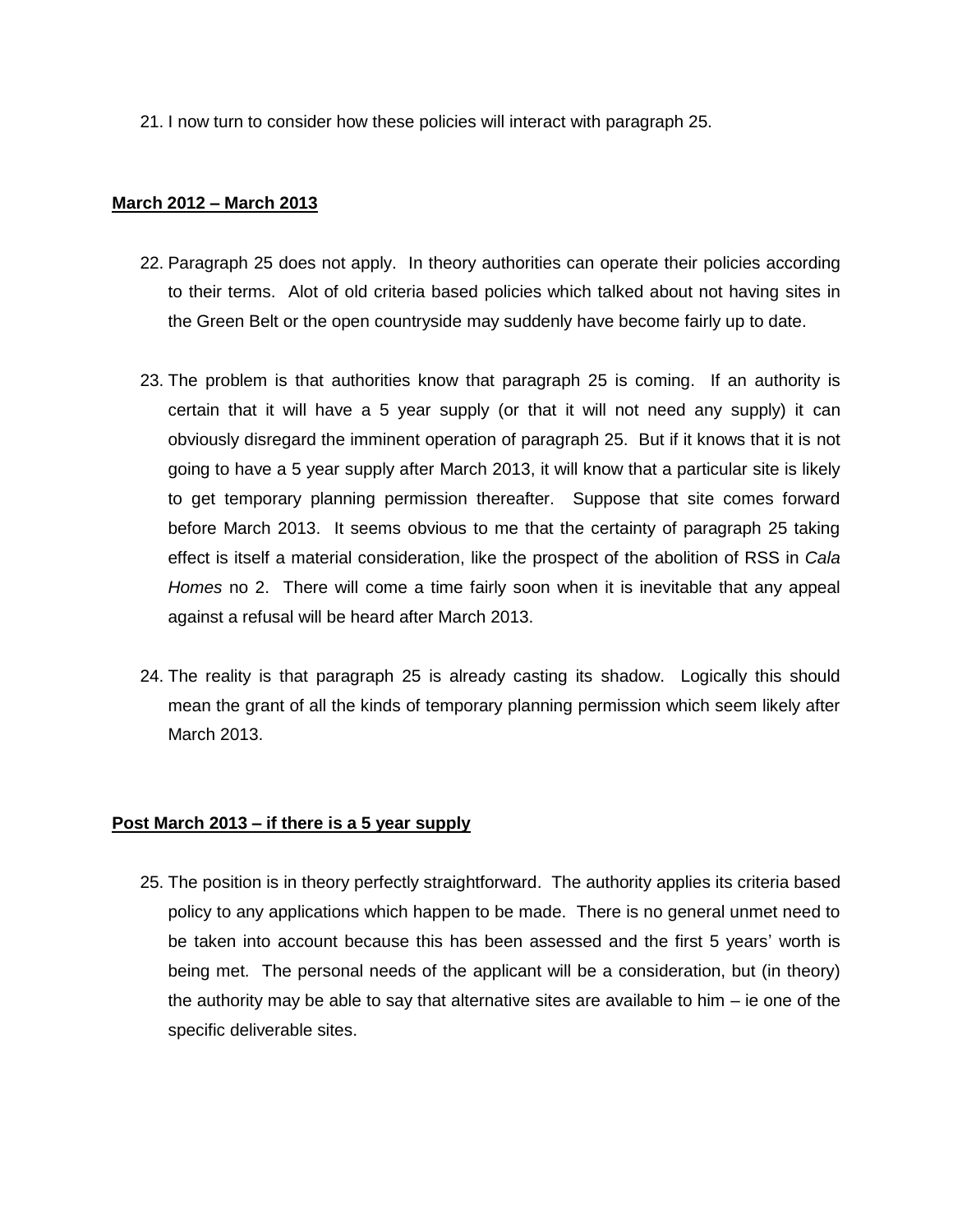26. Presumably the authority has to strictly limit new sites in the open countryside away from settlements etc and avoid inappropriate development in the Green Belt. This suggests to me that, where authorities have a 5 year supply, they will win in relation to many sites which are currently lost on appeal. (This is not saying a great deal: authorities would probably have won a good many appeals under C1/2006 if they had met the RSS pitch requirement.) Where will acceptable sites be found? In non-Green Belt countryside close to settlements, provided the proposals will not dominate the nearest settled community, on previously developed land and in the broad locations for growth?

## **Post March 2013 - if there is no 5 year supply**

- 27. I start with a word about what I think is required for a 5 year supply. It obviously requires a definitive assessment of need over a period of time. I would have thought that nothing less than an adopted plan will really do for this. But what will really count is the supply of sites. If an authority has more specific deliverable sites than the figure for the next 5 years is likely to be, when some figures are adopted, I think it would obviously have a 5 year supply.
- 28. What about an allocation in an emerging plan? What matters is whether the site is 'deliverable'. The definition suggests a site specific assessment of deliverability. Depending on the stage that has been reached, I think that an allocation in an emerging plan could signify that, as far as the authority is concerned, if an application were to be made in relation to it, planning permission would be granted.
- 29. I make these points because the Planning Policy, and the NPPF, seem to assume that new or revised 'Local Plans' (I thought they were called Development Plan Documents) can and will be progressed to adoption frequently and in a matter of months. Apparently a Local Plan 'can be reviewed in whole or in part to respond flexibly to changing circumstances' (NPPF paragraph 153). Given actual experience over the last 30 years one wonders about this.
- 30. Where there is no 5 year supply the material consideration in favour of temporary planning permission is said to be 'significant'. This wording is clearly the product of